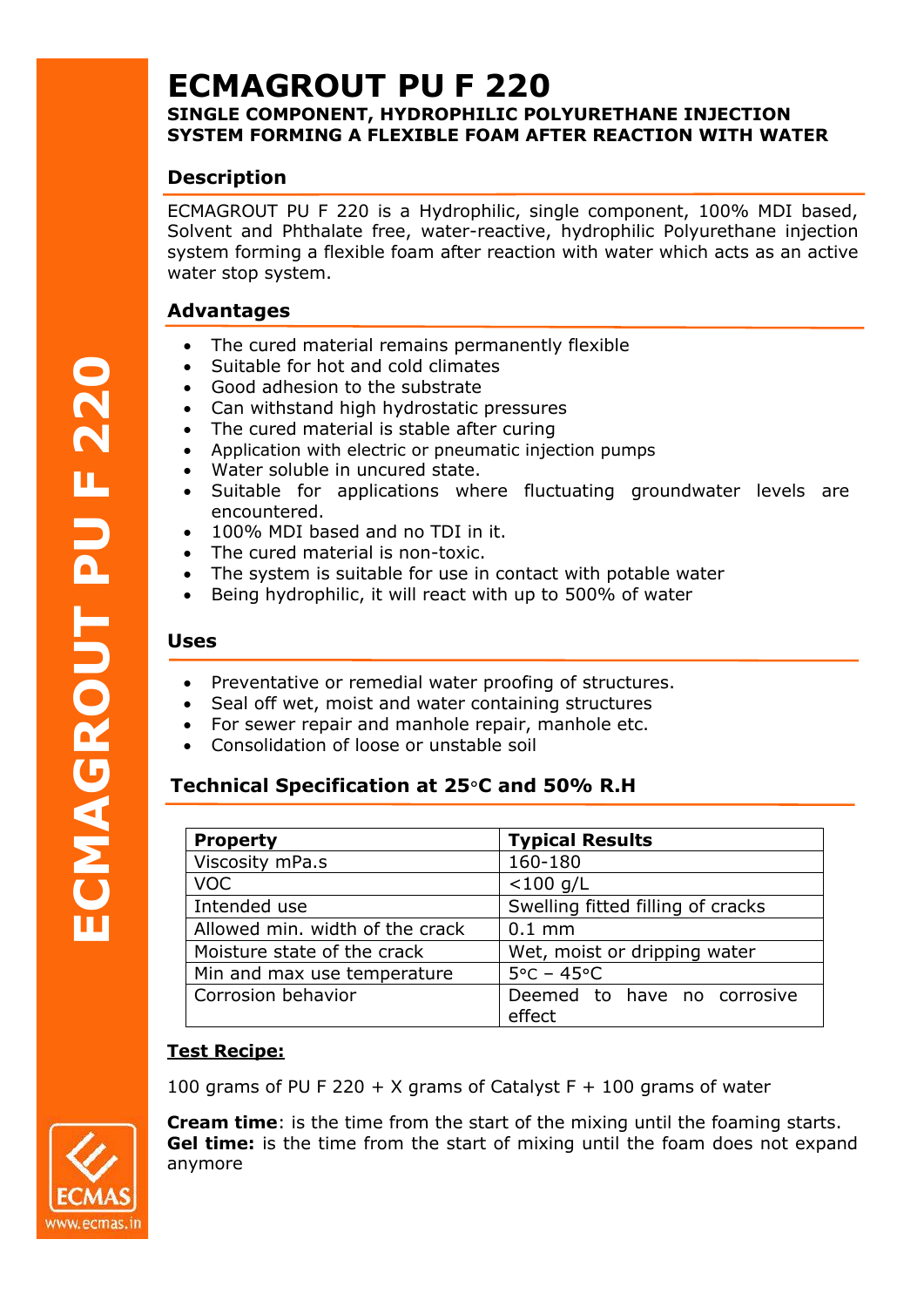## **Mix ratios and approx. reaction times at 25**°**C and 50% R.H.**

| <b>Catalyst Percentage</b> | Cream Time at 25°C (Sec) | Gel Time at 25°C (Sec) |
|----------------------------|--------------------------|------------------------|
| 2%                         | $16 - 20$                | $80 - 95$              |
| 4%                         | $12 - 16$                | $35 - 45$              |
| 6%                         | $11 - 15$                | $30 - 35$              |
| 8%                         | $10 - 13$                | $25 - 30$              |
| <b>10%</b>                 | $10 - 12$                | $20 - 25$              |

# **Packaging**

20 kg packs

## **Installation Guidelines**

- ECMAGROUT PU F 220 should be applied by experienced grouting crews.
- ECMAS provides detailed method of statements on all its products for use in various applications and must be referred to prior to starting the work.
- The information below is a summary intended for quidance only.
- Detailed information and guidance of pump and packer selection for specific requirements are available from ECMAS
- ECMAGROUT PU F 220 is carried out through packers installed in holes drilled into the concrete.
- The holes should be drilled at 45 degrees to the concrete surface and intercept at the mid-point of the estimated crack depth.

# **Injection Process**

- The ECMAGROUT PU F 220 should be injected using a standard injection machine having a covered reservoir to avoid moisture coming into the mix.
- Large cracks should be sealed with the fast-setting ECMAREP 504 prior to injection. Allow ECMAREP 504 to harden completely before injecting ECMAGROUT PU F 220 **Pa**<br> **20**<br> **Im**<br> **11**<br> **11**<br> **11**<br> **11**<br> **11** 
	- ECMAGROUT PU F 220 is then injected into the holes with a high-pressure pump capable of reaching pressures up to 200 bar. This forces the ECMAGROUT PU F 220 deep into the structure and allows penetration into the smallest cracks.
	- Inject the packers sequentially; on a vertical crack start the injection from the lowest packer and continue to the next packer etc.

#### **Cleaning**

Injection pumps should be flushed and tools cleaned immediately after use, before the resin sets, using ECMACLEAN. Once the resin has set, it can only be removed by mechanical means.

#### **Precautions**

- Avoid skin contact.
- Do not discard unmixed or partially mixed material into the water system. If any doubts arise concerning temperature, application or substrate conditions, consult the local ECMAS office.